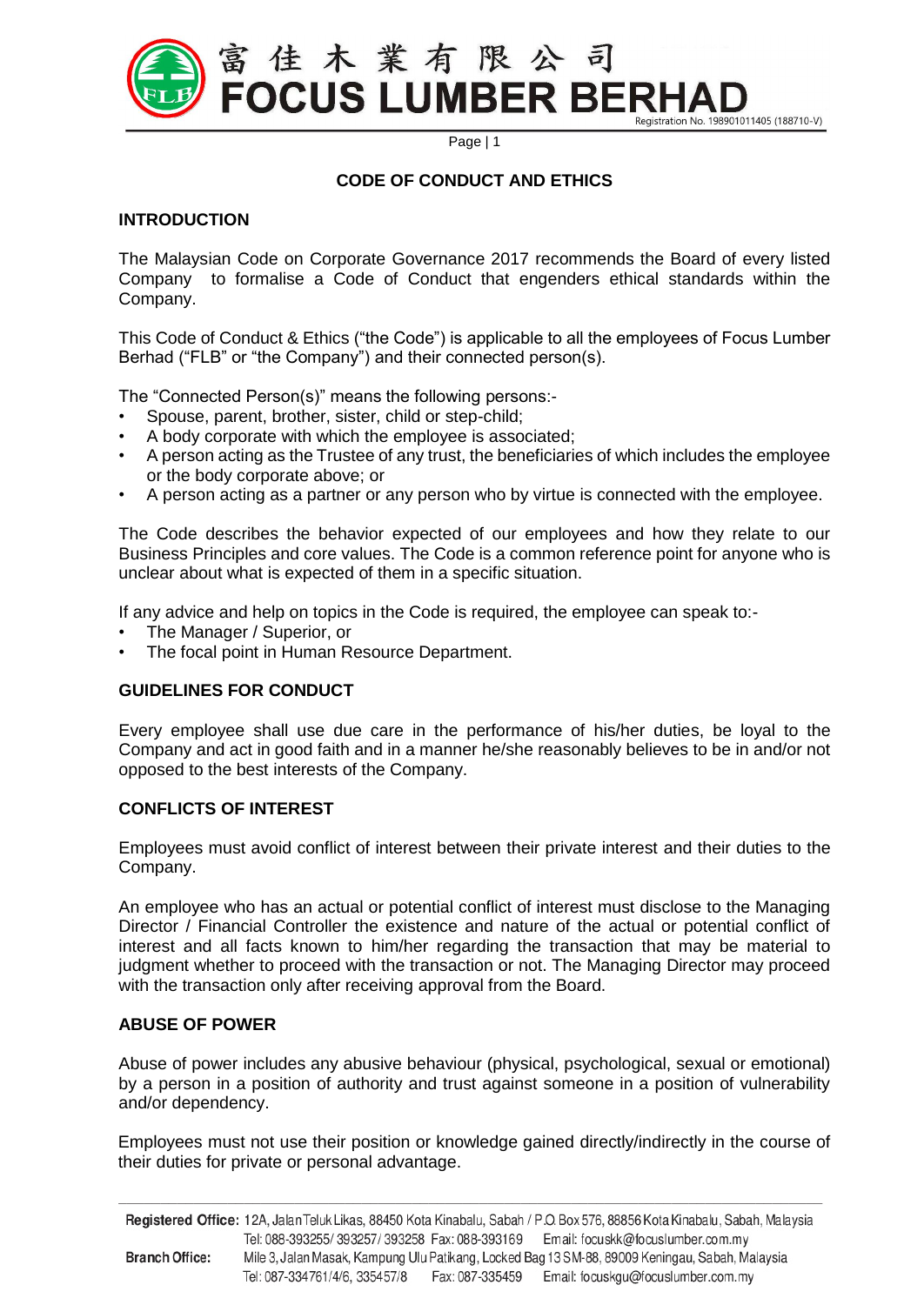

Employee who wish to lodge a complaint about an alleged abusive of power by a FLB's staff should lodge their complaint to her/his line manager (or designated complaint focal point in accordance with FLB's Whistle-Blowing Policy) as soon as possible after he/she becomes aware of the concern.

# **CORRUPTION**

All our business partners, our suppliers, customers, joint venture partners, contractors and distributor, must be dealt fairly.

FLB expects the same from its business partners. Our relations with all business partners shall be based solely on objective criteria, quality, reliability, competitive prices, as well as compliance with environmental, social, corporate governance standards and any applicable anti-bribery or anti-corruption laws and regulations.

FLB is strictly committed to fighting any kind of corruption. Therefore, FLB prohibits its employees, agents, and other third parties acting on FLB's behalf from engaging in any form of bribery. While dealing with business partners or government officials, they must never demand or accept anything of value (e.g. cash, gifts, entertainment or any other personal benefits) which could be construed as an attempt to influence or induce business decisions. Likewise, employees of other companies or government officials must never be promised or granted any personal benefits with the intent to obtain or retain business or to gain any improper advantage from FLB.

FLB requires all employees to inform their managers if a business partner or governmental official offers or demands any personal benefits from them.

In compliance with the Corporate Liability provision under the Malaysian Anti-Corruption Commission Act 2009, the Company had on 1 June 2020 adopted The Anti-Bribery and Anti-Corruption Policy. The said Policy had been published on the Company's website in compliance with the Main Market Listing Requirements of Bursa Malaysia Securities Berhad. FLB provide briefing to all levels, including Directors and employees (whether permanent or new) to ensure they are all aware of this corruption policy. FLB will communicate with contractors, suppliers, agents and third parties by sending them a notification about the availability of the policy in Company website.

## **INSIDER TRADING**

An employee may have access to material, non-public information about FLB or the affairs of a third party which, if disclosed, could impact the value of publicly-traded securities, in particularly the FLB shares. Insider trading laws prohibits making personal use of such information and/or disclosing it to third parties, including friends or family. Examples include information relating to the intended sale of substantial parts of the company, the acquisition or merger of businesses, undisclosed data on profits or particularly promising research results.

## **MONEY LAUNDERING**

No employee, either alone or in collaboration with third parties, may take measures that violate applicable regulations on money laundering.

Registered Office: 12A, Jalan Teluk Likas, 88450 Kota Kinabalu, Sabah / P.O. Box 576, 88856 Kota Kinabalu, Sabah, Malaysia Tel: 088-393255/393257/393258 Fax: 088-393169 Email: focuskk@focuslumber.com.my **Branch Office:** Mile 3, Jalan Masak, Kampung Ulu Patikang, Locked Bag 13 SM-88, 89009 Keningau, Sabah, Malaysia Tel: 087-334761/4/6, 335457/8 Fax: 087-335459 Email: focuskgu@focuslumber.com.my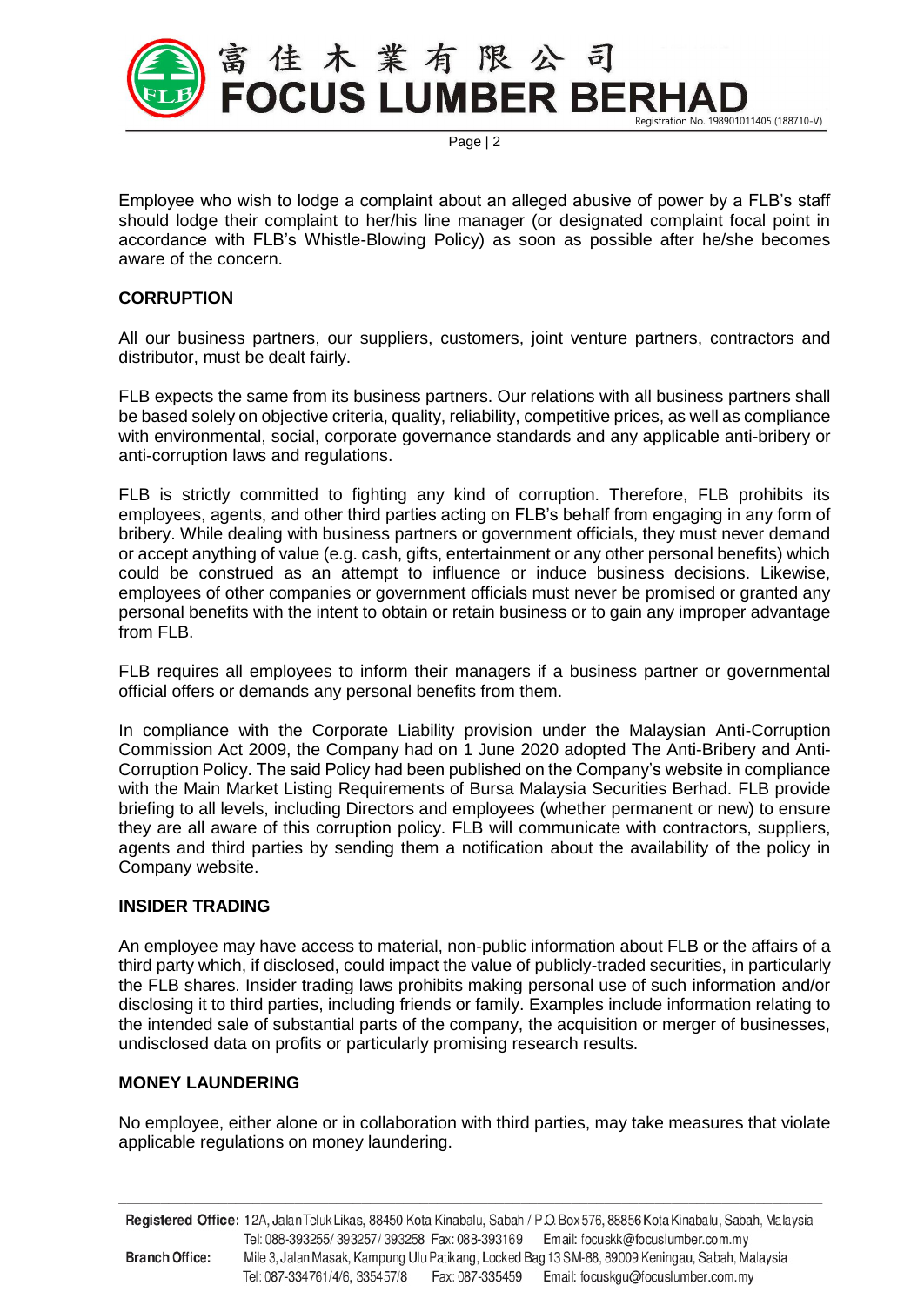

The financial transactions involving transfers of cash or cash equivalents would require prior review by and approval from the Financial Controller.

# **GIFTS AND ENTERTAINMENT**

When acting on behalf of the Company, the employees should never request gifts, entertainment or any other business courtesies from people doing business with the Company (including suppliers, customers, competitors, contractors and consultants). Employees should not offer gifts or entertainment to gain preferential treatment or be perceived by others as potentially influencing their decisions.

Unsolicited gifts are permissible if the gifts are customary and commonly accepted business courtesies; not excessive in value; and given and accepted without an express or implied understanding that the employee is in any way obligated by acceptance of the gift.

Only in exceptional circumstances does the Company allow the acceptance of certain gifts and/or hospitality to support business relationships. However, the acceptance would require a strict process of obtaining approvals from the Board. Gifts and/or hospitality accepted should never influence the business decisions made or cause others to perceive an influence on the business decisions made by the Board and/or management.

Meals in the ordinary course of business and infrequent meals and entertainment, such as cultural or sporting events, that are attended by both the employees and the giver are not considered as gifts.Gifts of cash or cash equivalents (including gift certificates, securities, below-market loans, etc.) of any amount are prohibited.

## **POLITICAL INVOLVEMENT**

FLB does not participate in any political party or make political contributions to any political parties. Under no circumstances will FLB (or any employees, director or agent of FLB), assist the Company in obtaining or retaining any business for or with, or directing business to, any person, make any political contributions to any political party or public official of that party or candidate for:

- Securing any improper advantage; and
- Inducing the political party, candidate or public official to do or omit to do an act in violation of its lawful duty

## **COMPANY PROPERTY**

Employees have responsibility to safeguard and properly use the Company's assets and resources, as well as assets of other organisation that have been entrusted to the Company. Except as specifically authorised, the Company assets, including the Company's equipment, materials, resources and proprietary information, must strictly be used for the Company's business purposes only.

Fraud, theft, abuse or misuses of the Company's assets is unacceptable.

Registered Office: 12A, Jalan Teluk Likas, 88450 Kota Kinabalu, Sabah / P.O. Box 576, 88856 Kota Kinabalu, Sabah, Malaysia Tel: 088-393255/393257/393258 Fax: 088-393169 Email: focuskk@focuslumber.com.my **Branch Office:** Mile 3, Jalan Masak, Kampung Ulu Patikang, Locked Bag 13 SM-88, 89009 Keningau, Sabah, Malaysia Tel: 087-334761/4/6, 335457/8 Fax: 087-335459 Email: focuskgu@focuslumber.com.my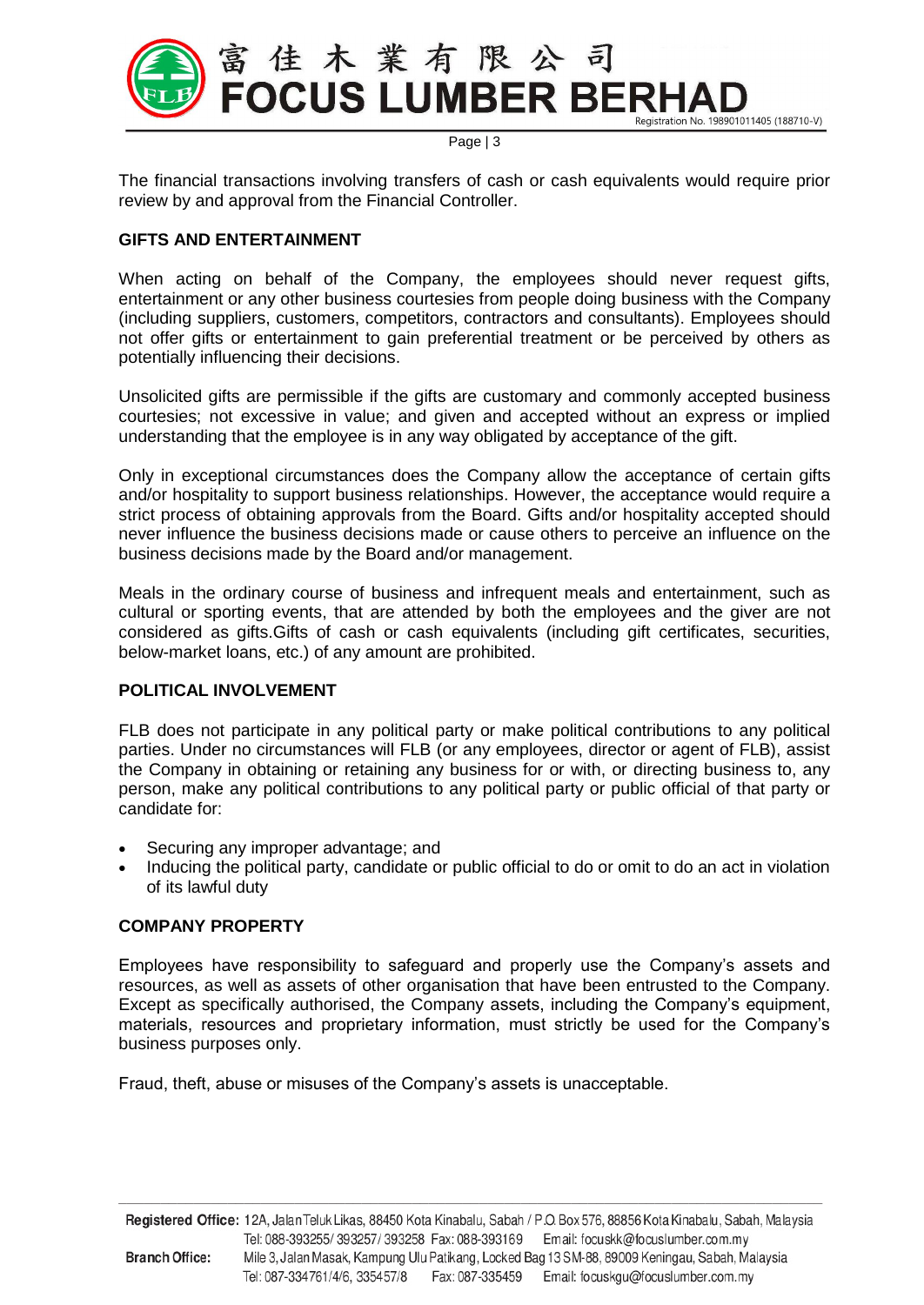

#### **CONFIDENTIAL INFORMATION**

Employees shall maintain confidentiality of information entrusted to them by Company. The Company's confidential and proprietary information shall not be inappropriately disclosed or used for personal gain or advantage of the employee or anyone other than the Company.

#### **FAIR DEALING**

Employees shall endeavor to deal fairly with the Company's customers, suppliers, competitors, contractors, consultants and service provider and shall never take unfair advantage of others through manipulation, concealment, abuse of privileged information, misrepresentation of materials facts or any other unfair dealing practice.

#### **HUMAN RIGHTS**

The Company treats employees with dignity and respect in the workplace, provides equal employment opportunities, creates a safe and harmonious work environment, and will not engage in any form of discrimination. Employees should respect the personal dignity, privacy and rights of each individual you interact with during the course of work and shall not in any way cause or contribute to the violation or circumvention of human rights.

## **HEALTH AND SAFETY**

The Company provides a work environment that is safe, secure and free of danger, harassment, intimidation, threats and violence. The Company takes appropriate precautions to prevent injuries or adverse working conditions for each and every employee. It is the responsibility of each and every employee to adhere to the prescribed safety rules and acts as well as to raise any concerns which may represent a potential threat to health and safety.

# **COMPLIANCE WITH LAWS AND REGULATIONS**

The Company is committed to complying with all laws, rules and regulations that govern the conduct of our business. All employees must ensure compliance with all laws, rules and regulations governing the business of the Company.

#### **SHOULD I REPORT A VIOLATION OF THE CODE?**

Yes, the Company strongly encourages the report on the violation of the Code and it will protect the employee against any retaliation. The employee may report a non-compliance allegation or concern to the respective Manager/Superior.

If the employee prefers to report a violation case confidentially, he/she may contact the Chairman of the Board or the Audit Committee through electronic mean, which is as follows:

| <b>Chairman of the Board</b> | <b>Chairman of Audit Committee</b> |
|------------------------------|------------------------------------|
| Email: am@lh-ag.com          | Email: nyen@wyncorp.com.my         |

This Code of Conduct & Ethics may be amended as required, subject to the approval of the Board.

Registered Office: 12A, Jalan Teluk Likas, 88450 Kota Kinabalu, Sabah / P.O. Box 576, 88856 Kota Kinabalu, Sabah, Malaysia Tel: 088-393255/393257/393258 Fax: 088-393169 Email: focuskk@focuslumber.com.my **Branch Office:** Mile 3, Jalan Masak, Kampung Ulu Patikang, Locked Bag 13 SM-88, 89009 Keningau, Sabah, Malaysia Tel: 087-334761/4/6, 335457/8 Fax: 087-335459 Email: focuskgu@focuslumber.com.my